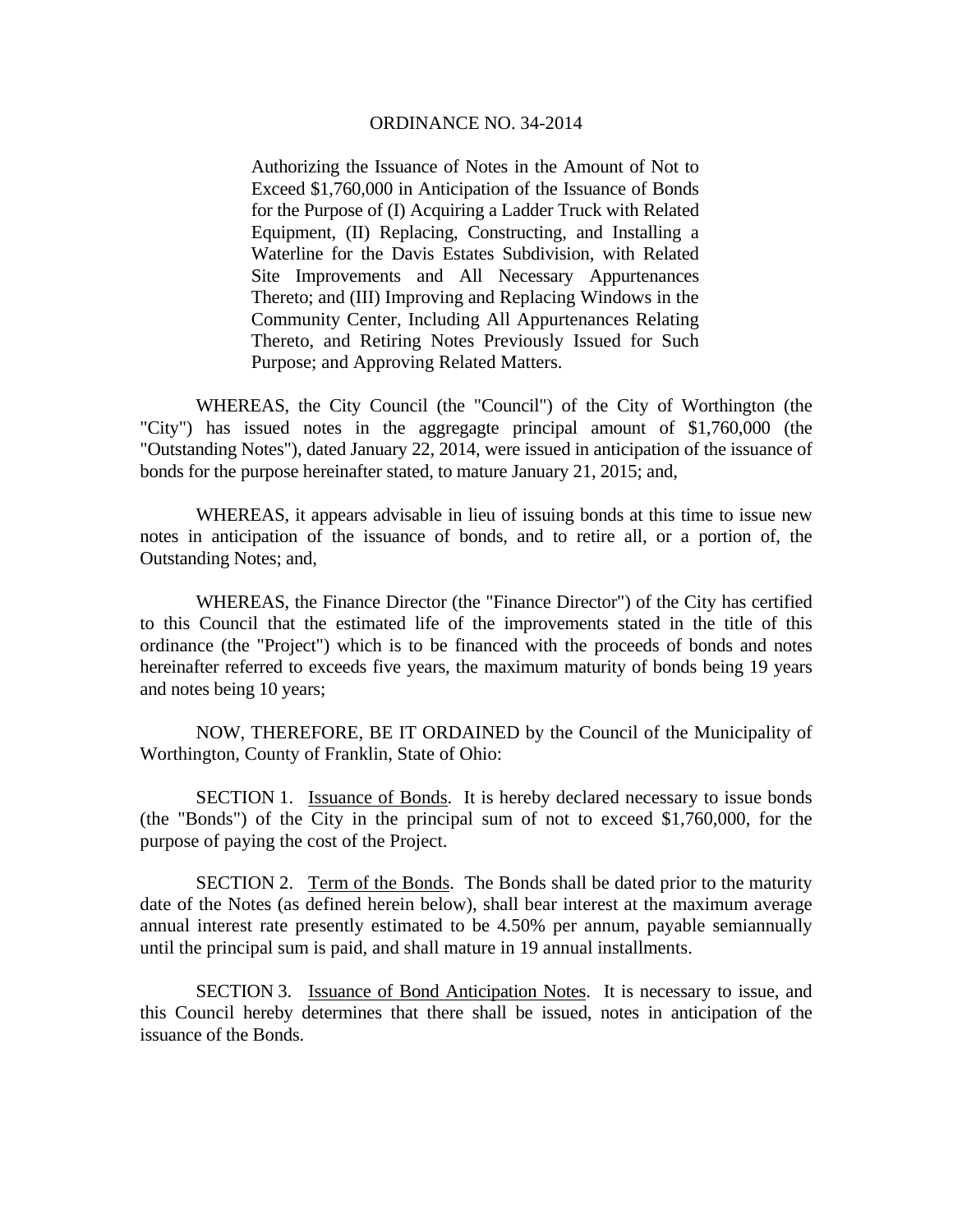SECTION 4. Terms of the Notes; Certificate of Fiscal Officer Relating to Terms of Notes. Such anticipatory notes (the "Notes") shall be in the amount of not to exceed \$1,760,000, which sum does not exceed the amount of the Bonds. The Notes shall be dated the date established by the Finance Director and certified to this Council and shall mature on such date as shall be determined by the Finance Director and certified to this Council, provided that such date shall not be later than one year after the date of issuance of the Notes. The Notes shall be issued as fully registered notes in book-entry form in denominations of \$100,000 or any integral multiple of \$5,000 in excess thereof. Coupons shall not be attached to the Notes. The Notes shall be sold in a transaction exempt from the requirements of Rule 15c2-12 of the United States Securities and Exchange Commission.

 The Finance Director is authorized and directed to execute a Certificate of Fiscal Officer Relating to Terms of Notes (the "Certificate of Fiscal Officer") setting forth the final terms of the Notes, consistent with the requirements of this ordinance, and to present the same to this Council after closing.

SECTION 5. General Obligation Pledge. The Notes shall be the full general obligation of the City, and the full faith, credit and revenue of the City are hereby pledged for the prompt payment of the same. The par value to be received from the sale of the Bonds and any excess funds resulting from the issuance of the Notes shall, to the extent necessary, be used only for the retirement of the Notes at maturity and are hereby pledged for such purpose.

SECTION 6. Debt Service Levy. There shall be and is hereby levied annually on all the taxable property in the City, in addition to all other taxes and inside the City's charter millage limitation, a direct tax (the "Debt Service Levy") for each year during which any of the Notes are outstanding, in an amount not less than that which would have been levied if the Bonds had been issued without the prior issuance of the Notes, for the purpose of providing, and in an amount which is sufficient to provide, funds to pay interest upon the Notes as and when the same falls due and to provide a fund for the repayment of the principal of the Notes at maturity or upon redemption. The Debt Service Levy shall not be less than the interest and sinking fund tax required by Article XII, Section 11 of the Ohio Constitution.

The Debt Service Levy shall be and is hereby ordered computed, certified, levied and extended upon the tax duplicate and collected by the same officers, in the same manner, and at the same time that taxes for general purposes for each of such years are certified, extended and collected. The Debt Service Levy shall be placed before and in preference to all other items and for the full amount thereof. The funds derived from the Debt Service Levy shall be placed in a separate and distinct fund, which shall be irrevocably pledged for the payments of the premium, if any, and interest on and principal of the Notes and Bonds when and as the same falls due. Notwithstanding the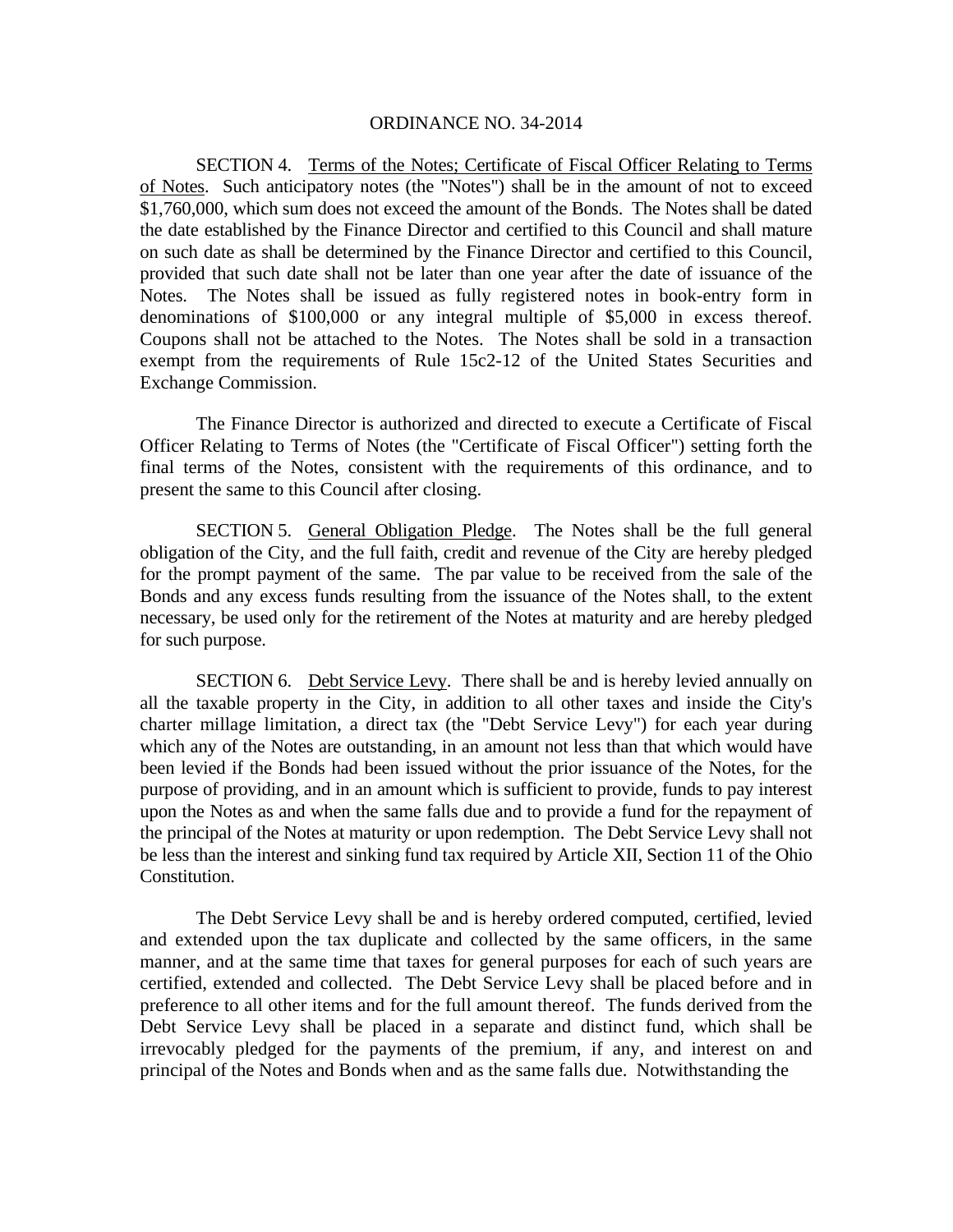foregoing, if the City determines that funds will be available from other sources for the payment of the Notes and Bonds in any year, the amount of the Debt Service Levy for such year shall be reduced by the amount of funds which will be so available, and the City shall appropriate such funds to the payment of the Notes and Bonds in accordance with law.

SECTION 7. Sale of Notes. The Notes shall bear interest, based on a 360-day year of twelve 30-day months, payable at maturity, at such rate per annum as shall be determined by the Finance Director and certified to this Council, provided that such rate shall not exceed 5.00% per annum. The Notes shall be sold to the purchaser or purchasers (collectively, the "Original Purchaser") designated by the Finance Director on behalf of Council and certified to this Council in the Certificate of Fiscal Officer, at the purchase price set forth in the Certificate of Fiscal Officer, plus interest accrued, if any, to the date of delivery of the Notes to the Original Purchaser.

 The Finance Director is hereby authorized and directed to deliver the Notes, when executed, to the Original Purchaser upon payment of the purchase price and accrued interest, if any, to the date of delivery. The proceeds of such sale, except any accrued interest or premium thereon, shall be deposited in the Treasury of the City and used for the purpose aforesaid and for no other purpose. The accrued interest received from such sale shall be transferred to the City's Bond Retirement Fund to be applied to the payment of the principal of and interest on the Notes, or other obligations of the City, as permitted by law. Any premium received from the sale of the Notes may be used to pay the financing costs of the Notes within the meaning of Ohio Revised Code Section 133.01(K) or be deposited into the City's Bond Retirement Fund, in the manner provided by law.

SECTION 8. Form and Execution of Notes; Payment of Notes. The Notes shall be executed by the Finance Director and the City Manager, provided that either or both of such signatures may be a facsimile, shall be designated "City of Worthington, Ohio Various Purpose Notes, Series 2015," or as otherwise determined by the Finance Director, and shall be payable as to both principal and interest at the office of Note Registrar (as defined hereinbelow). The Notes shall express upon their faces the purpose for which they are issued and that they are issued pursuant to this ordinance.

The principal of and interest on the Notes shall be payable in lawful money of the United States of America without deduction for the services of the Note Registrar. The principal of and interest on the Notes shall be payable upon presentation and surrender of the Notes at their maturity at the office of the Note Registrar. No Note shall be valid or become obligatory for any purpose or shall be entitled to any security or benefit under this ordinance unless and until a certificate of authentication, as printed on the Note, is signed by the Note Registrar as authenticating agent. Authentication by the Note Registrar shall be conclusive evidence that the Note so authenticated has been duly issued and delivered under this ordinance and is entitled to the security and benefit of this ordinance. The certificate of authentication may be signed by any officer or officers of the Note Registrar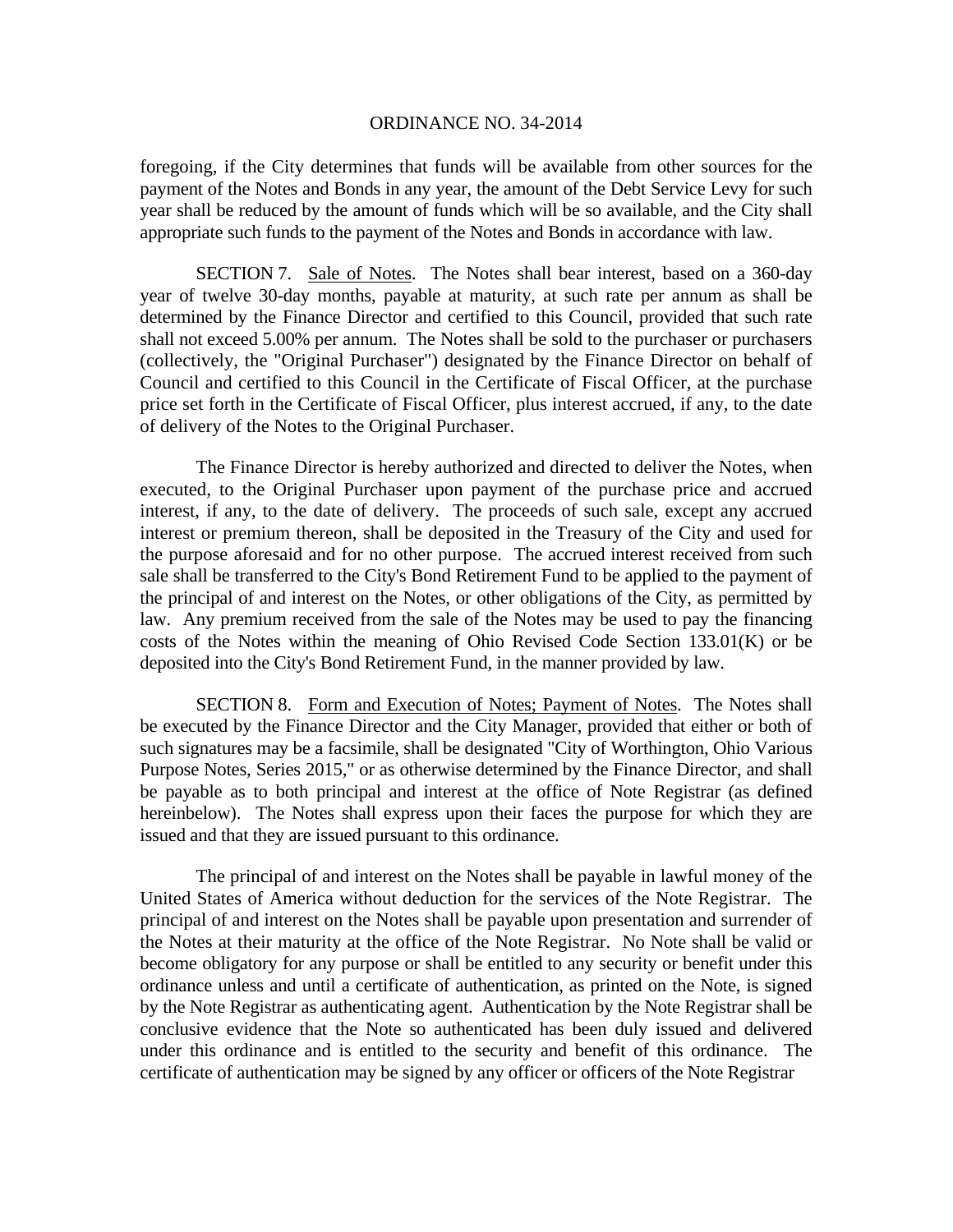or by such other person acting as an agent of the Note Registrar as shall be approved by the Finance Director on behalf of the City. It shall not be necessary that the same authorized person sign the certificate of authentication on all of the Notes.

SECTION 9. Appointment of Note Registrar. The Finance Director is hereby authorized and directed to serve as authenticating agent, note registrar, transfer agent, and paying agent for the Notes (the "Note Registrar"), or to execute on behalf of the City a Note Registrar Agreement with such bank or other appropriate financial institution as shall be acceptable to the Finance Director and the Original Purchaser, pursuant to which such bank or financial institution shall agree to serve as the Note Registrar for the Notes. Interest shall be payable at maturity by check or draft mailed to the Registered Owner hereof, as shown on the registration books of the City maintained by the Note Registrar. If at any time the Note Registrar shall be unable or unwilling to serve as such, or the Finance Director in such officer's discretion shall determine that it would be in the best interest of the City for such functions to be performed by another party, the Finance Director may, and is hereby authorized and directed to, enter into an agreement with a national banking association or other appropriate institution experienced in providing such services, to perform the services required of the Note Registrar hereunder. Each such successor Note Registrar shall promptly advise all noteholders of the change in identity and new address of the Note Registrar. So long as any of the Notes remain outstanding, the City shall cause to be maintained and kept by the Note Registrar, at the office of the Note Registrar, all books and records necessary for the registration, exchange and transfer of Notes as provided in this section (the "Note Register"). Subject to the provisions of this ordinance, the person in whose name any Note shall be registered on the Note Register shall be regarded as the absolute owner thereof for all purposes. Payment of or on account of the principal of and interest on any Note shall be made only to or upon the order of that person. Neither the City nor the Note Registrar shall be affected by any notice to the contrary, but the registration may be changed as herein provided. All payments shall be valid and effectual to satisfy and discharge the liability upon the Notes, including the interest thereon, to the extent of the amount or amounts so paid.

Any Notes, upon presentation and surrender at the office of the Note Registrar, together with a request for exchange signed by the registered owner or by a person authorized by the owner to do so by a power of attorney in a form satisfactory to the Note Registrar, may be exchanged for Notes of the same form and of any authorized denomination or denominations equal in the aggregate to the unmatured principal amount of the Notes surrendered, and bearing interest at the same rate and maturing on the same date.

A Note may be transferred only on the Note Register upon presentation and surrender thereof at the office of the Note Registrar, together with an assignment executed by the registered owner or by a person authorized by the owner to do so by a power of attorney in a form satisfactory to the Note Registrar. Upon that transfer, the Note Registrar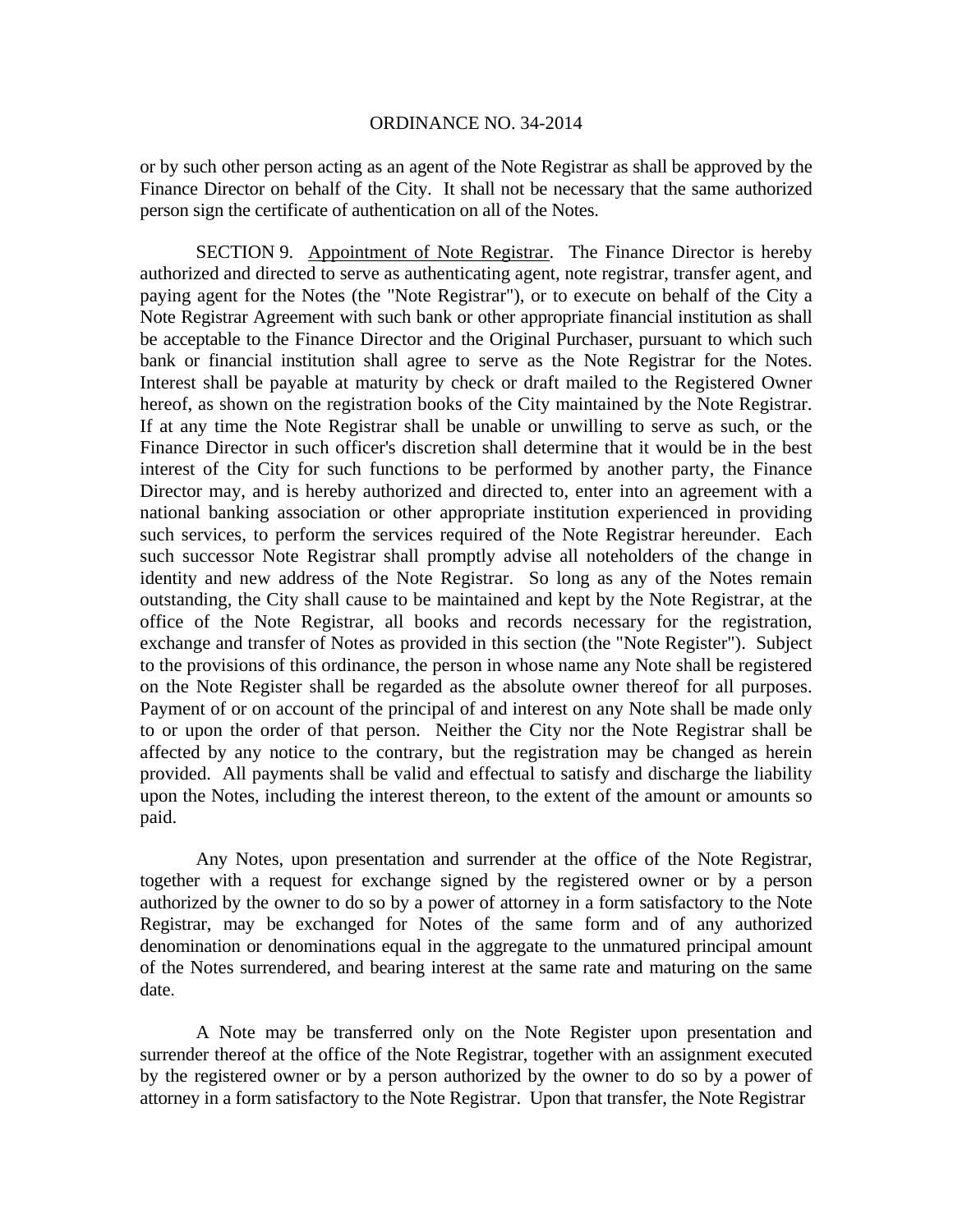shall complete, authenticate and deliver a new Note or Notes of any authorized denomination or denominations equal in the aggregate to the unmatured principal amount of the Notes surrendered, and bearing interest at the same rate and maturing on the same date.

The City and the Note Registrar shall not be required to transfer or exchange (i) any Note during a period beginning at the opening of business 15 days before the day of mailing of a notice of redemption of Notes, and ending at the close of business on the day of such mailing, or (ii) any Notes selected for redemption, in whole or in part, following the date of such mailing.

In all cases in which Notes are exchanged or transferred hereunder, the City shall cause to be executed, and the Note Registrar shall authenticate and deliver, the Notes in accordance with the provisions of this ordinance. The exchange or transfer shall be without charge to the owner; except that the Council and Note Registrar may make a charge sufficient to reimburse them for any tax or other governmental charge required to be paid with respect to the exchange or transfer. The Council or the Note Registrar may require that those charges, if any, be paid before it begins the procedure for the exchange or transfer of the Notes. All Notes issued upon any transfer or exchange shall be the valid obligations of the City, evidencing the same debt, and entitled to the same benefits under this ordinance, as the Notes surrendered upon that transfer or exchange.

SECTION 10. Income Tax Pledge. The City hereby covenants, pursuant to Section 133.05(B)(7), Ohio Revised Code, to appropriate annually from lawfully available municipal income taxes, and to continue to levy and collect municipal income taxes adequate to produce, amounts necessary to meet the debt charges on the Notes and the Bonds in each year until full payment is made.

SECTION 11. Federal Tax Law Compliance. The City hereby covenants that it will comply with the requirements of all existing and future laws which must be satisfied in order that interest on the Notes is and will continue to be excluded from gross income for federal income tax purposes, including without limitation restrictions on the use of the property financed with the proceeds of the Notes so that the Notes will not constitute "private activity bonds" within the meaning of Section 141 of the Internal Revenue Code of 1986, as amended (the "Code"). The City further covenants that it will restrict the use of the proceeds of the Notes in such manner and to such extent, if any, as may be necessary, after taking into account reasonable expectations at the time the debt is incurred, so that they will not constitute arbitrage bonds under Section 148 of the Code and the regulations prescribed thereunder (the "Regulations").

 The Finance Director, or any other officer of the City, including the City Manager, is hereby authorized and directed (a) to make or effect any election, selection, designation, choice, consent, approval or waiver on behalf of the City with respect to the Notes as permitted or required to be made or given under the federal income tax laws, for the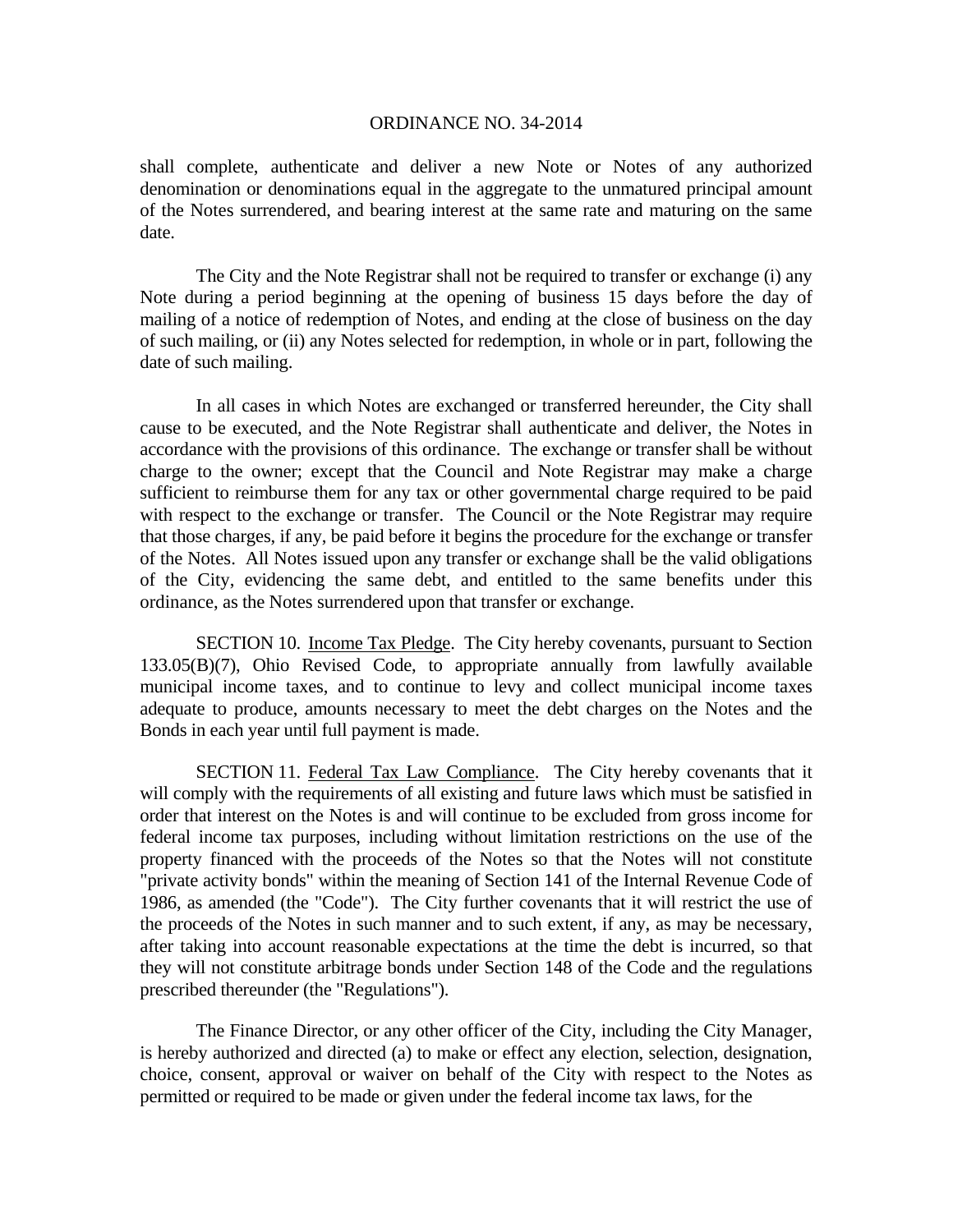purpose of assuring, enhancing or protecting favorable tax treatment or the status of the Notes or interest thereon or assisting compliance with requirements for that purpose, reducing the burden or expense of such compliance, reducing any rebate amount or any payment of penalties, or making any payments of special amounts in lieu of making computations to determine, or paying, any excess earnings as rebate, or obviating those amounts or payments, as determined by the Finance Director, which action shall be in writing and signed by the Finance Director, or any other officer of the City, including the City Manager, on behalf of the City; (b) to take any and all actions, make or obtain calculations, and make or give reports, covenants and certifications of and on behalf of the City, as may be appropriate to assure the exclusion of interest from gross income and the intended tax status of the Notes; and (c) to give an appropriate certificate on behalf of the City, for inclusion in the transcript of proceedings, setting forth the facts, estimates and circumstances, and reasonable expectations of the City pertaining to Section 148 and the Regulations, and the representations, warranties and covenants of the City regarding compliance by the City with Sections 141 through 150 of the Code and the Regulations.

 The Finance Director shall keep and maintain adequate records pertaining to investment of all proceeds of the Notes sufficient to permit, to the maximum extent possible and presently foreseeable, the City to comply with any federal law or regulation now or hereafter having applicability to the Notes which limits the amount of Note proceeds which may be invested on an unrestricted yield or requires the City to rebate arbitrage profits to the United States Department of the Treasury. The Finance Director of the City is hereby authorized and directed to file such reports with, and rebate arbitrage profits to, the United States Department of the Treasury, to the extent that any federal law or regulation having applicability to the Notes requires any such reports or rebates.

SECTION 12. Transcript of Proceedings; Execution of Additional Documents. The officer having charge of the minutes of the Council and any other officers of the Council, or any of them individually, are hereby authorized and directed to prepare and certify a true transcript of proceedings pertaining to the Notes and to furnish a copy of such transcript to the Original Purchaser. Such transcript shall include certified copies of all proceedings and records of the Council relating to the power and authority of the City to issue the Notes and certificates as to matters within their knowledge or as shown by the books and records under their custody and control, including but not limited to a general certificate of the Clerk of Council and a no-litigation certificate of the City Manager and the Finance Director, and such certified copies and certificates shall be deemed representations of the City as to the facts stated therein.

 The Finance Director is hereby authorized and directed to take such action and to execute and deliver, on behalf of this Council, such additional instruments, agreements, certificates, and other documents as may be in their discretion necessary or appropriate in order to carry out the intent of this ordinance. Such documents shall be in the form not